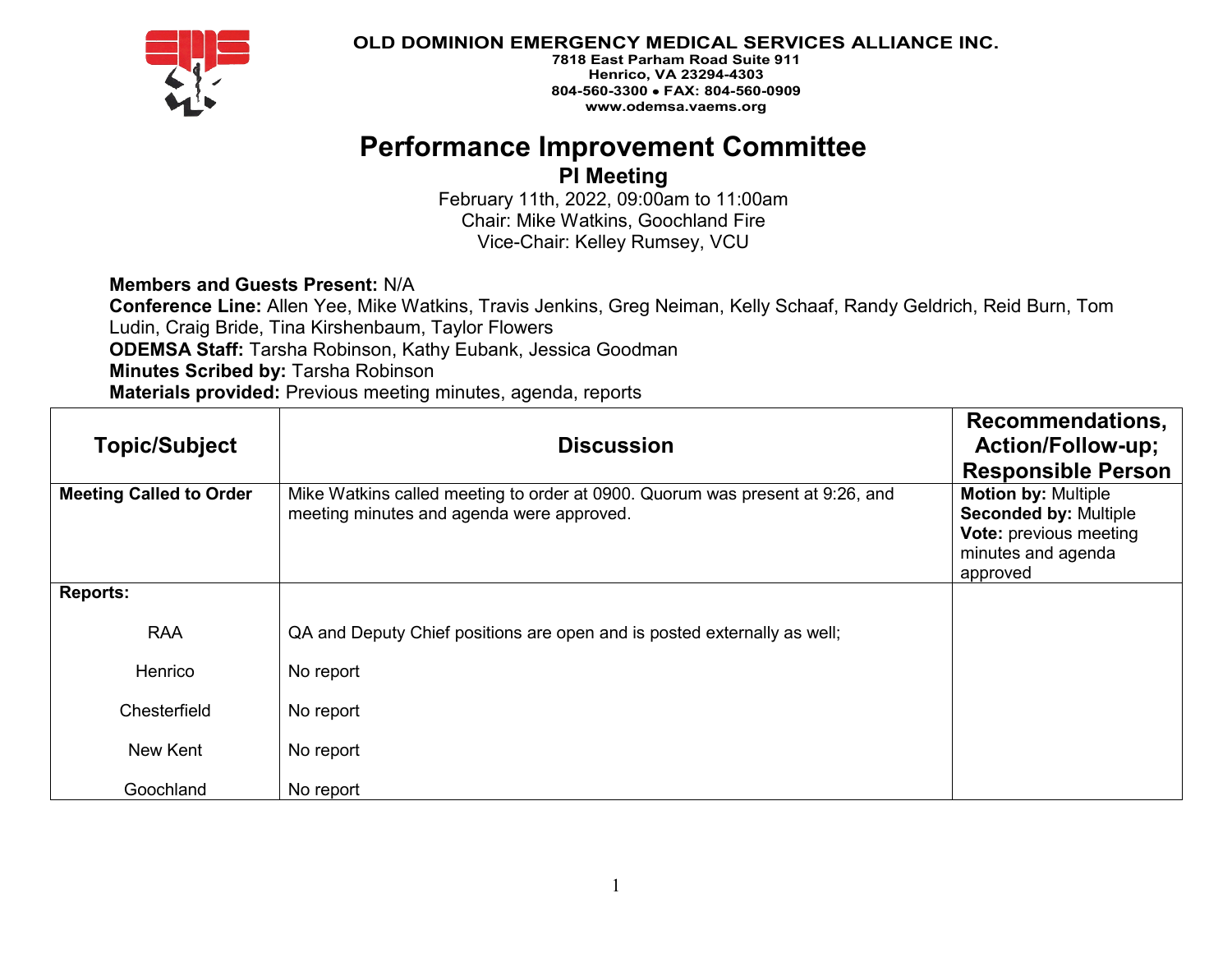

**7818 East Parham Road Suite 911 Henrico, VA 23294-4303 804-560-3300** • **FAX: 804-560-0909 www.odemsa.vaems.org**

| <b>Bon Secours</b>       | Bon Secours Critical Care Transport is now officially licensed as an EMS agency and<br>will begin operations on Monday; EMT, paramedic, RT, and RN comprise the crews;<br>there was an issue where one of the pharmacy techs found phenylephrine was in the<br>box (having to make epi kits) instead of epinephrine; the issue has been corrected and<br>proper notifications have been made |  |
|--------------------------|----------------------------------------------------------------------------------------------------------------------------------------------------------------------------------------------------------------------------------------------------------------------------------------------------------------------------------------------------------------------------------------------|--|
| VCU/CH <sub>o</sub> R    | Continued construction; nightly closures will begin next week for all of next week;<br>watching the trauma arrests that are coming in and providing feedback from the<br>amount of epi given against the new protocol                                                                                                                                                                        |  |
| <b>HCA</b>               | Potentially implementing ESO's healthcare exchange; going through security<br>assessment now                                                                                                                                                                                                                                                                                                 |  |
| <b>ODEMSA</b>            | Regional Awards nominations are now open; submission deadline for Symposium has<br>been extended; advised committee that ESO still doesn't have all data moved over<br>from ImageTrend to ESO                                                                                                                                                                                                |  |
| <b>Medical Direction</b> | Chippenham has been added to the trauma triage plan as a burn center                                                                                                                                                                                                                                                                                                                         |  |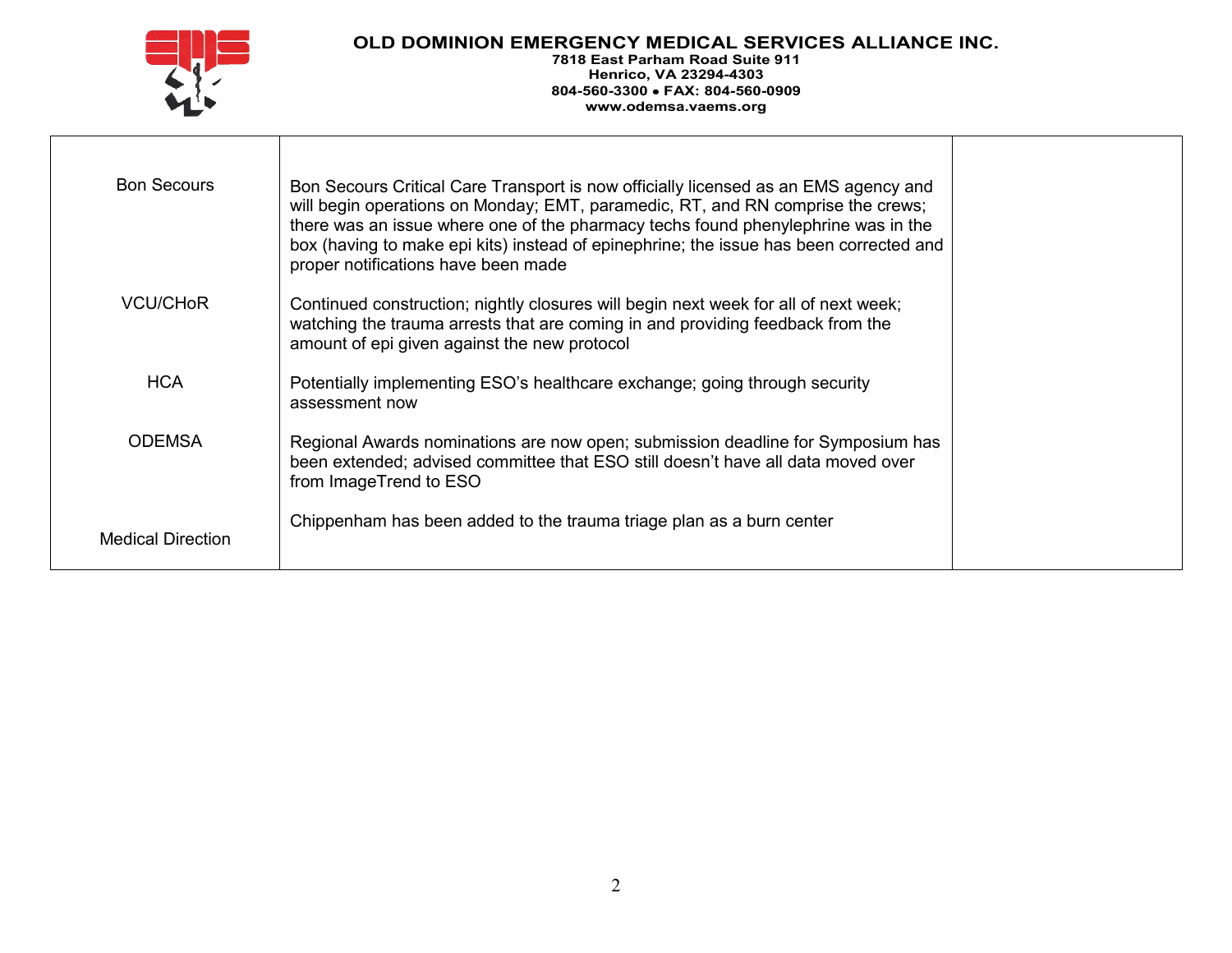

**7818 East Parham Road Suite 911 Henrico, VA 23294-4303 804-560-3300** • **FAX: 804-560-0909 www.odemsa.vaems.org**

| <b>Old Business:</b> |                                                                                                                                                                                                                                                                                                                                                                                                                                                                                                                                                  |                                            |
|----------------------|--------------------------------------------------------------------------------------------------------------------------------------------------------------------------------------------------------------------------------------------------------------------------------------------------------------------------------------------------------------------------------------------------------------------------------------------------------------------------------------------------------------------------------------------------|--------------------------------------------|
| Reports              | <b>EMS System Item-</b> work to "weed out" ESO reports so that we can get the data that<br>we need; learning/teaching opportunity for BGL checks/documentation                                                                                                                                                                                                                                                                                                                                                                                   |                                            |
|                      | Trauma System- try to pull data showing if any patients obtained ROSC                                                                                                                                                                                                                                                                                                                                                                                                                                                                            |                                            |
|                      | <b>General EMS-</b> steroid use is still at a minimum; it is hopeful that with the rollout of<br>Handtevy, providers will be more comfortable with calculations for administration, thus<br>increasing use; with medication administration, toradol wasn't on the report, but per<br>pharmacy committee, it is "woefully underused"; add toradol to current report; look at<br>fentanyl and versed when given together, and the reasoning behind that; look at sub-<br>associative doses (<0.5mg/kg or 50mg)                                     |                                            |
|                      | **no reports this quarter due to VA moving from ImageTrend to ESO; all of the<br>data has not been moved over, and was unable to compile**                                                                                                                                                                                                                                                                                                                                                                                                       |                                            |
| <b>New Business:</b> | Reid Burn-looking to develop a working group that models ODEMSA's committees by<br>having EMS and hospital providers be liaisons to create a process that provides<br>feedback and offering education for live births/home births; concerns include can<br>midwives ride with patients, what are each providers' roles, and a feedback loop<br>COVID updates - positivity rate is going down; Chesterfield states no longer requires<br>providers to wear masks around the station, though they still have to wear them on the<br>units/on calls | <b>Motion by:</b><br>Seconded by:<br>Vote: |
|                      | **for next meeting, look at by-laws to clarify what constitutes a quorum and to look to<br>see if any changes need to be made**                                                                                                                                                                                                                                                                                                                                                                                                                  |                                            |
| <b>Next Meeting</b>  | May 13th, 2022                                                                                                                                                                                                                                                                                                                                                                                                                                                                                                                                   |                                            |
| <b>Adjourn</b>       | The meeting was adjourned at 10:05 am.                                                                                                                                                                                                                                                                                                                                                                                                                                                                                                           | <b>Motion by:</b><br>Seconded by:<br>Vote: |